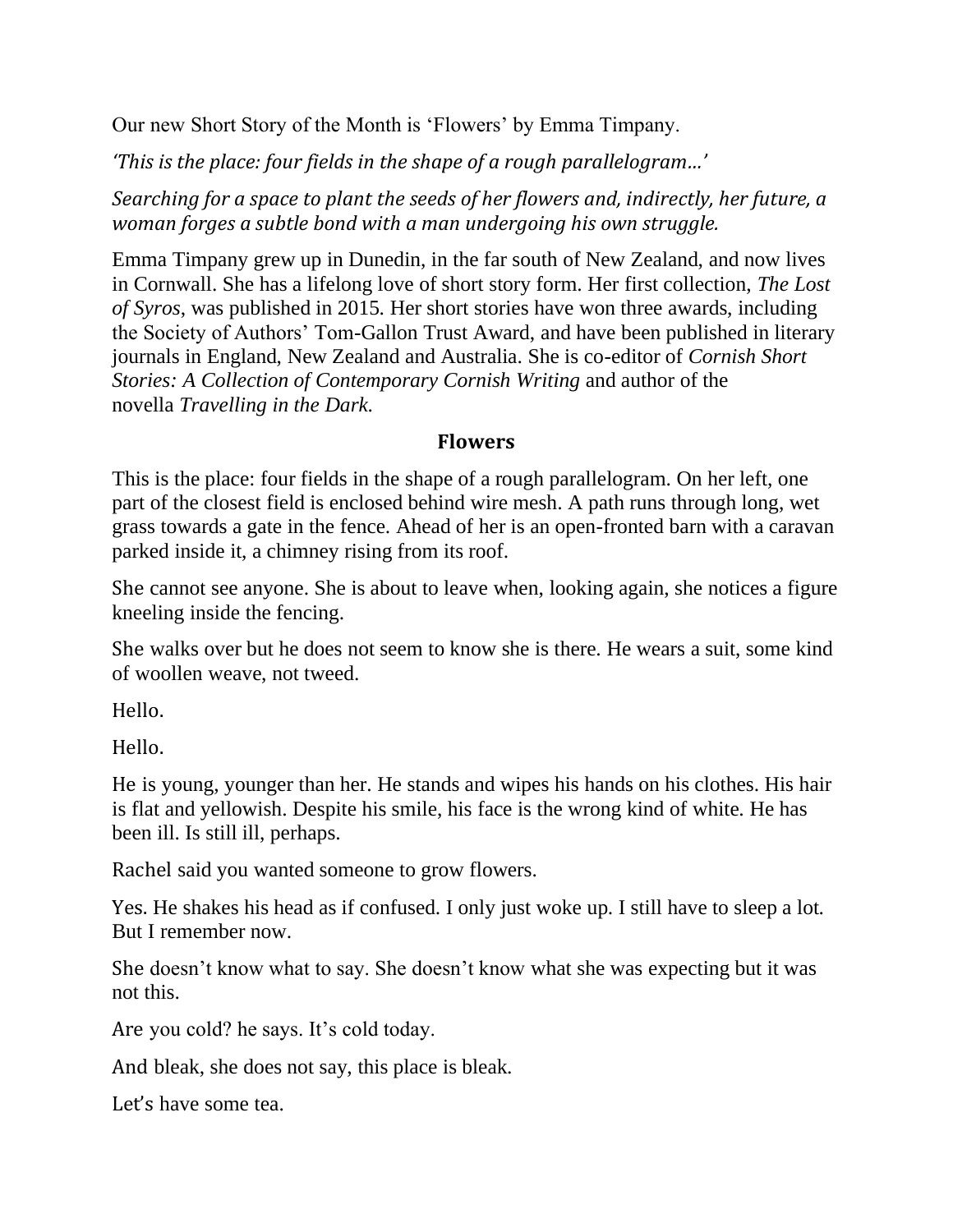The barn smells of dirt and straw, the caravan of damp. His bed is a heap of sleeping bags and blankets; the cups are stained with a thick layer of tannin. Roll-up butts huddle, crushed together in a jar lid.

Sit down. Here. He moves a pile of books from a seat. Rachel said you were a florist.

Well, yes. Sort of. I never meant to be. It wasn't what I wanted.

He lights the camp stove, rolls a cigarette.

My family were. Florists, I mean. My grandfather lost his job in the Great Depression. Five kids and nothing to eat. So my grandmother started growing flowers. She doesn't know why she is telling him this. She doesn't tell anyone this. She shakes her head.

I don't have any biscuits.

It doesn't matter.

I only have goat's milk. Is that okay?

Yes. She has never drunk goat's milk. That's okay.

It is raining. In her mind the earth has a red tint but now she sees that, under the rain, the soil is deep brown, black, almost. He has laid out some beds within the wire mesh, six rectangles of soil. The fence is to keep out the rabbits which will otherwise eat everything.

Look. He points to a line of feathery green leaves. I planted them in December and they're up already.

Are they a type that grows in winter?

No. I was late putting them in because I was in hospital. All this should have been done earlier, in the autumn. This soil must be good soil.

It looks like good soil but she will not know until she starts to work it. The rain is heavy now, too heavy for her to begin.

In the shelter of the barn, he shows her rows of tools. Most are old but some are new, their dull, silver light an oddity amongst the rest, the well-used and the worn.

The next time, there is no sign of him, though she scans the field for a crouched figure in suit. Inside the barn, still air that could mistakenly be called warm but is only the cessation of wind. Through the caravan window, she sees him curled up on his side, blankets heaped around him, holes in the bottom of his socks.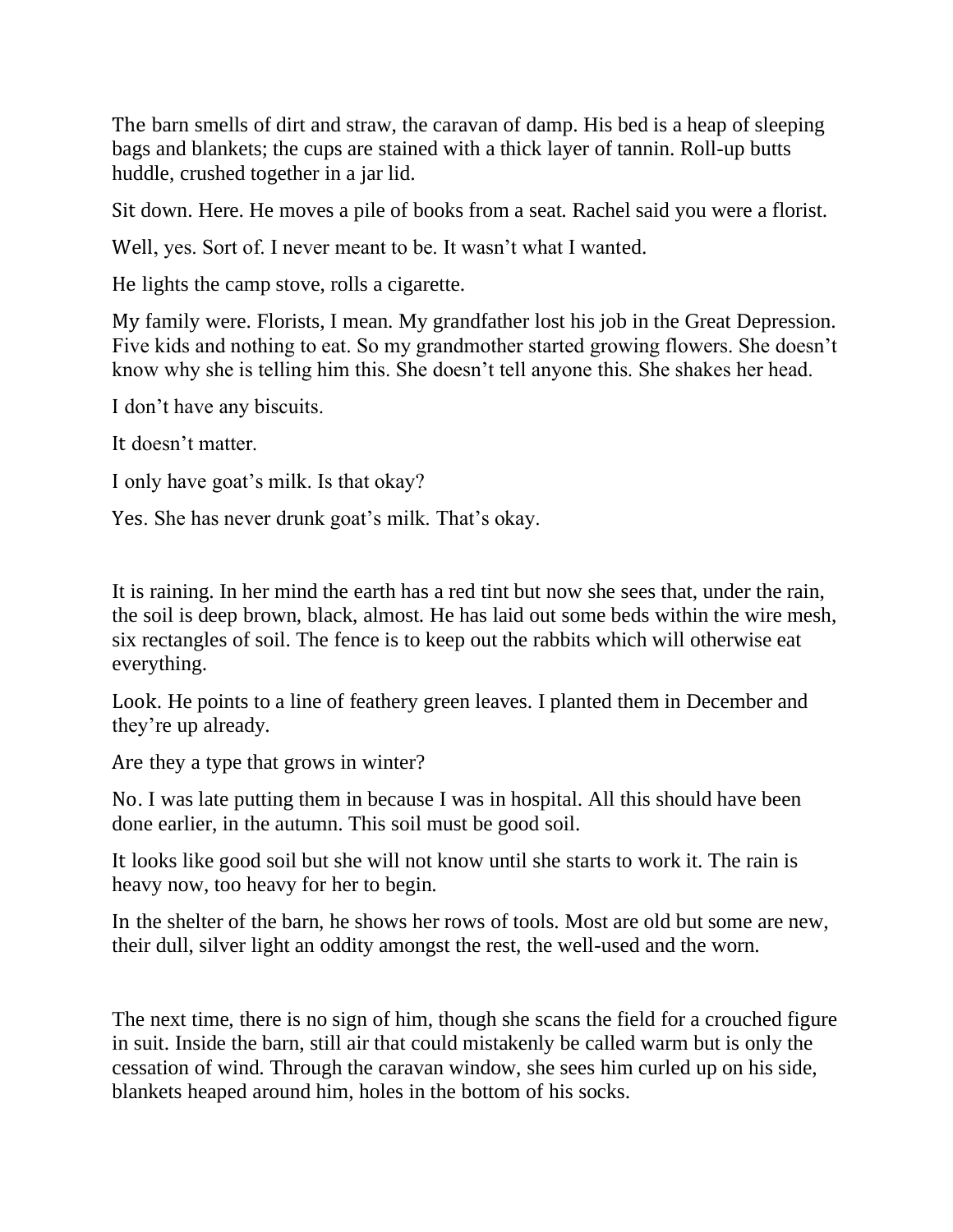She climbs over the rabbit fence and puts a bin bag, filled with bags of bulbs and packets of seeds, down by the side of the bed of freshly dug earth he indicated, last time, that she could plant. Returns to the barn for tools along the path of beaten grass. Begins to mark out a row.

The rows of vegetables in the neighbouring beds are all perfectly straight. By contrast, the trench she has made wavers. She goes back to her row and tries to even it up, mentally making a list of the things she will need – bamboo poles, string.

The soil smells slightly of iron, of leaves. Small stones appear occasionally but it has a lightness to it. She opens a packet of bulbs – tulips – and looks at them in the dim light. It is three months past the optimum time to plant them. She bought them cheaply from a local discount store but they look in good condition, a bright brown, shiny sheath on the outside of the pure white bulb. Plant at twice the depth of bulb. She lays them out fifteen centimetres apart then covers them.

The beds are larger than she thought. She adds sawdust to the list in her head. The last seeds she plants are poppies. Light, tiny, they are indistinguishable from the soil as soon as she sows them.

You've been busy. He is wearing an old oilskin over his suit.

Yes.

What have you been planting?

Bulbs, she says. Seeds. She fumbles for the packets and hands them to him. Her jeans are soaked from where she has been kneeling.

These are nice. He holds the empty poppy packet.

They were free. I wouldn't have bought them. Because the flowers only last a day or so. Still, I can use the seed heads.

That's a shame. About the flowers.

It's often the way. The most beautiful don't last.

He is looking at her rows.

I should have made them straight. Next time I'll bring some string.

I've got some. Poles and string. Didn't you see them in the barn?

No.

Before he got ill, he tells her, he was a set designer. Now he works on the field. The quiet here, the growing things. It is his way of making himself better.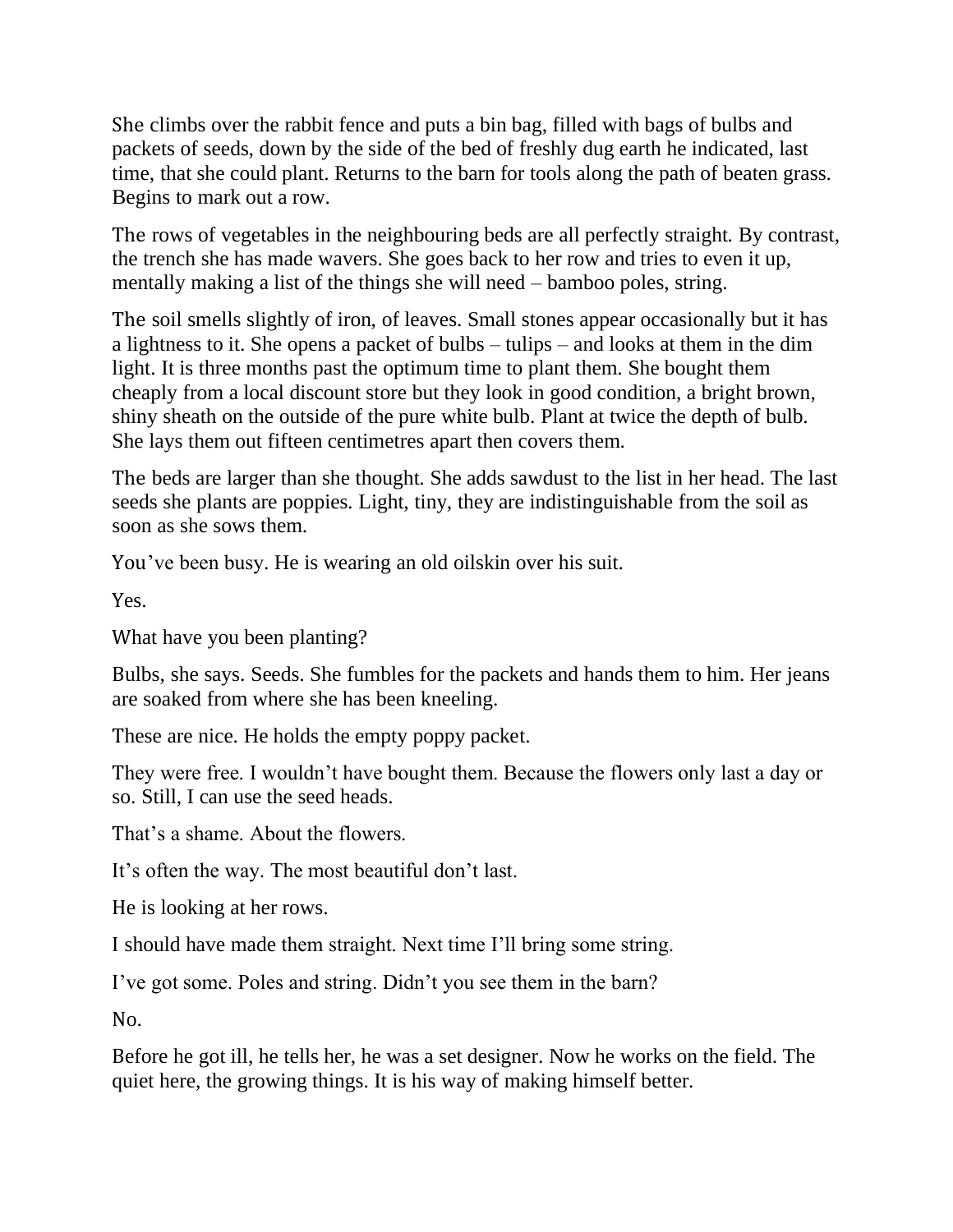Look, peregrine.

She does not want to look but, raising her head, she follows his finger to where the bird flies through veils of rain.

We should go in. Shelter from this. Do you want tea?

No, thanks. I'm soaked. She is cold now, having been still for so long. The thought of sitting in the caravan is not a pleasant one. I'll be back next week.

She knocks mud off the spade and fork and carries them back to the barn. He opens the caravan door; warmth from the camp stove drifts out. Condensation fogs the windows. He is smiling at her, and she wonders what he is going to say.

Could you bring some milk when you come next time? I can't have dairy. Goat's milk. Or soya.

Sure, she says.

Back at the car she takes off her gumboots, her soaking coat, and loads them in the boot. Strips off her jeans and wraps her lower half in a blanket. Drives home that way.

From the highest point, where she now stands, and the high point opposite her, the land creases down, as if it has been folded on the diagonal, into the corner farthest from her. Because he is working near the bottom of the crease, it is hard to make out what he is doing.

She has forgotten the milk.

It has already started to bother her that it is his soil, his earth, his rules. That she is merely scratching, borrowing a few centimetres of surface. And yet she cannot imagine belonging to this place, it being hers. It is not what she would choose for herself. It is too high, too exposed. The jumbled boulders of the carn seem, at times, a reflection of her confusion. And then there is the cold, a deep earth-and-stone cold, the kind that gets in your bones. She wonders again what is wrong with him, what was wrong with him.

The quiet, though, also has a way of its own. In the way her life is away from this place, it feels like nourishment. Every action she initiates proceeds, un-thwarted, until it is complete. No-one else to consider except for the too-thin man she sees out of the corner of her eye.

She is planting *Liatris spicata.* The bulbs are dark, knobbly, a light hair of old, dried roots on their bases. Their hairiness reminds her of sea potatoes, found on the nearby beaches at low-tide. When she looks up she notices two parallel rows of bamboo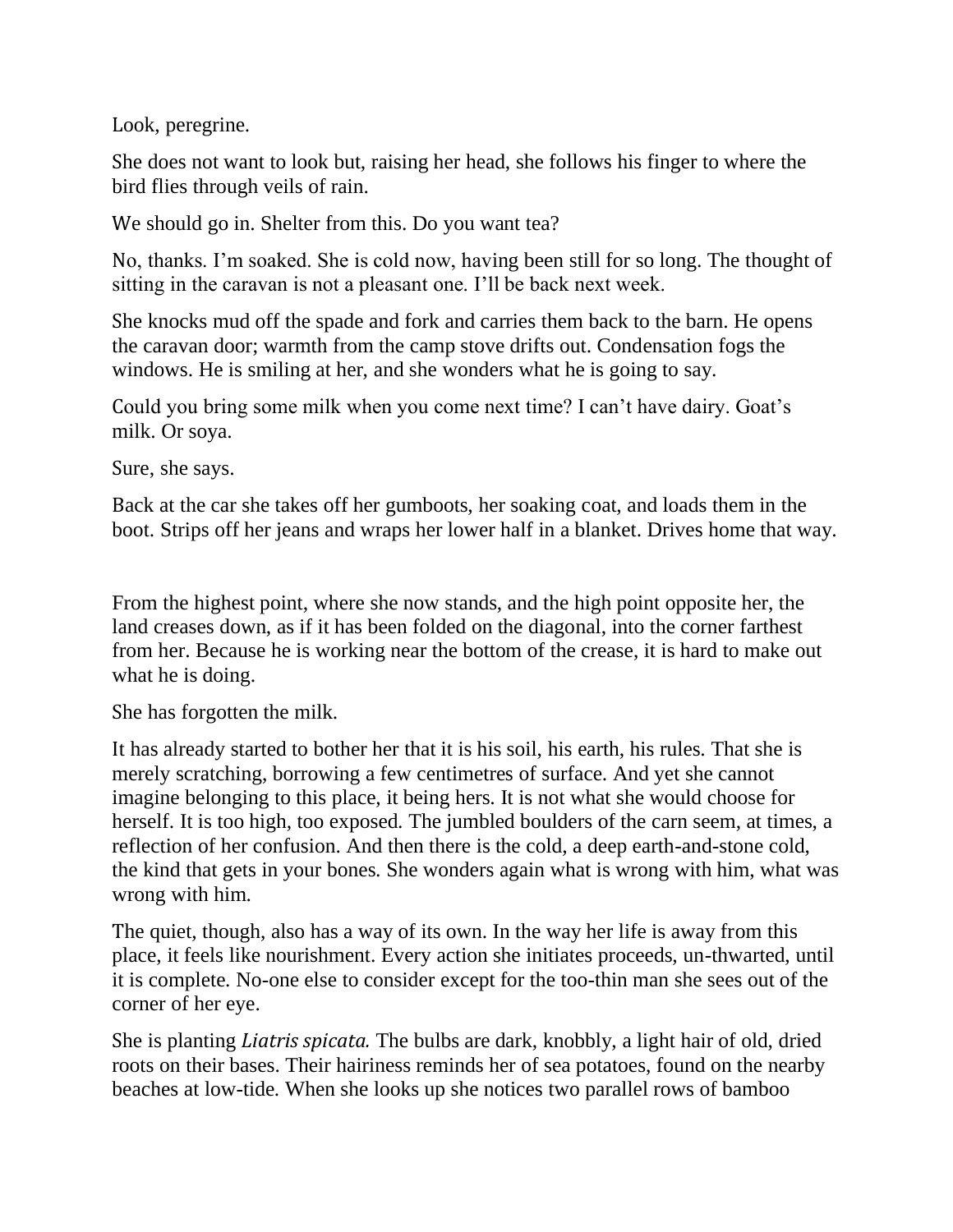canes, joined at their apex, stand in one of the beds. Supports for beans, perhaps, or peas. Everything he does out here, in the beds, is so neat. But it is not neat in the barn or in the caravan.

No rain today but it is cold. Smoky-yellow light crouches at the edges of the sky. Next, she plants a row of *Camassia leicthinii*, a cultivar of quamash. The bulbs are white and smooth, small green shoots already sprouting from their apical points. It is far too late to be planting them. She tries to think of May, when these bulbs will produce long, straight, green stems, and then star-shaped flowers, blue and cream.

She hears the soft sound of his boots on the grass. As she turns, reluctant to stop her work, she briefly wonders what he thinks of her. Her neck aches, so she rubs it.

More bulbs.

Yes. Look at these. She lifts an *Eremurus stenophyllus* tuber from brown paper, holding towards him the flat disc with leggy roots, like the dried limbs of a once fleshy spider.

And they'll stay in the soil? Or will you lift them?

No. They'll stay. They form clumps. Bulbs like these, perennials, reproduce themselves asexually. Clone themselves, basically. So you get more flowers year on year.

This seems to surprise him. She has no idea what he knows or doesn't know about flowers.

The next time there are lots of people at the field. It takes her a while to find him. People talk to her, seem interested in what she is doing. They tell her things about the man who owns the field, assuming she knows more than she does. Without her prompting, his secrets spill out on the grass. They all seem excited by the fact that their friend has this surfeit of space. Many of them live on boats, in vans and caravans squeezed into corners of fields, fringes of towns and villages.

She sees him in the distance, reassesses his age down a notch and then down again. How aged he is by illness, by the experience of illness. It makes him more like her; it is the bridge that links her on one side and his friends on the other.

She has found out, quite recently, that her brother has been lying to her. For years, he has stolen from her, from the joint assets left to them by their parents. He calls what he did an act of love. It is not love. There is a chance that she will lose her house, lose everything she has worked for.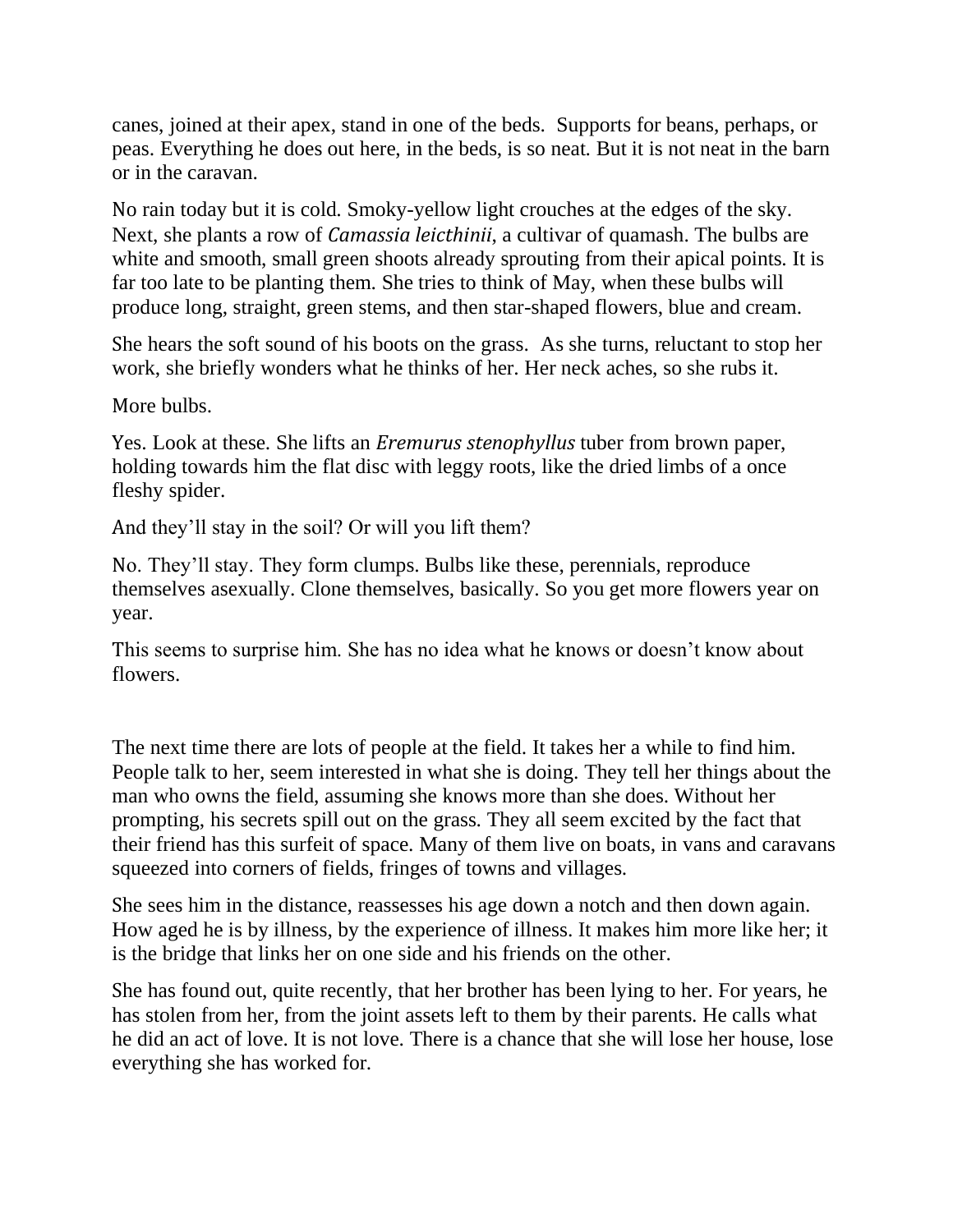The friends start dragging dead wood into a circle. Some-one sets light to it. Bottles appear and a keg of beer. She plants *Nectaroscordum siculum*, an onion-paper fine sheath over its bulbs, which will one day be a handful of purple and green striped bells dangling from a wiggly stem. By the time she finishes, darkness is come. She looks over to the circle of light. The flames give his face the colour it normally lacks. She catches a glimpse of how he must have looked and how he might, perhaps, look again one day.

In the weak sunlight, the green tips of the first bulbs she planted poke through the earth, cast tiny purple shadows on the soil, and she sees what he has described to her but she has never really believed. There is a view of the sea. Distant, complex with lines of trees and land in the foreground and further back a skewed triangle of mint green water, a violet horizon.

Tomorrow, February tips into March. In the soil she finds a lime green grub, curled and sleeping. More seeds have broken through the earth; tiny as watercress, they tremble as if exhausted by the division of their first leaf into two. In the hearts of the hyacinths, flower spikes push upwards.

She knocks on the caravan door. No reply. She opens it, pulls a pint of goat's milk from her pocket, leaving it on the floor where she hopes he will see it.

## *The goat's milk was fresh today 28/2. See you next week?*

She is annoyed that she brought him milk and he isn't here. But she is also pleased. Words have stopped, are trapped inside her. She does not want to talk. She wants to plant flowers, row and rows of flowers, and wait and watch and tend them as they grow.

Thank you for the milk.

I didn't bring any today.

What are you planting?

Lavender. She has bought plug plants and potted them on, hardened them off in her courtyard garden; against the vastness of the field, they seem tiny. She plants them through a layer of weed matting, cutting crosses and slotting one plant into each gap.

How long will they last for?

They'll grow and get bigger for about ten years or so. And then they'll die off.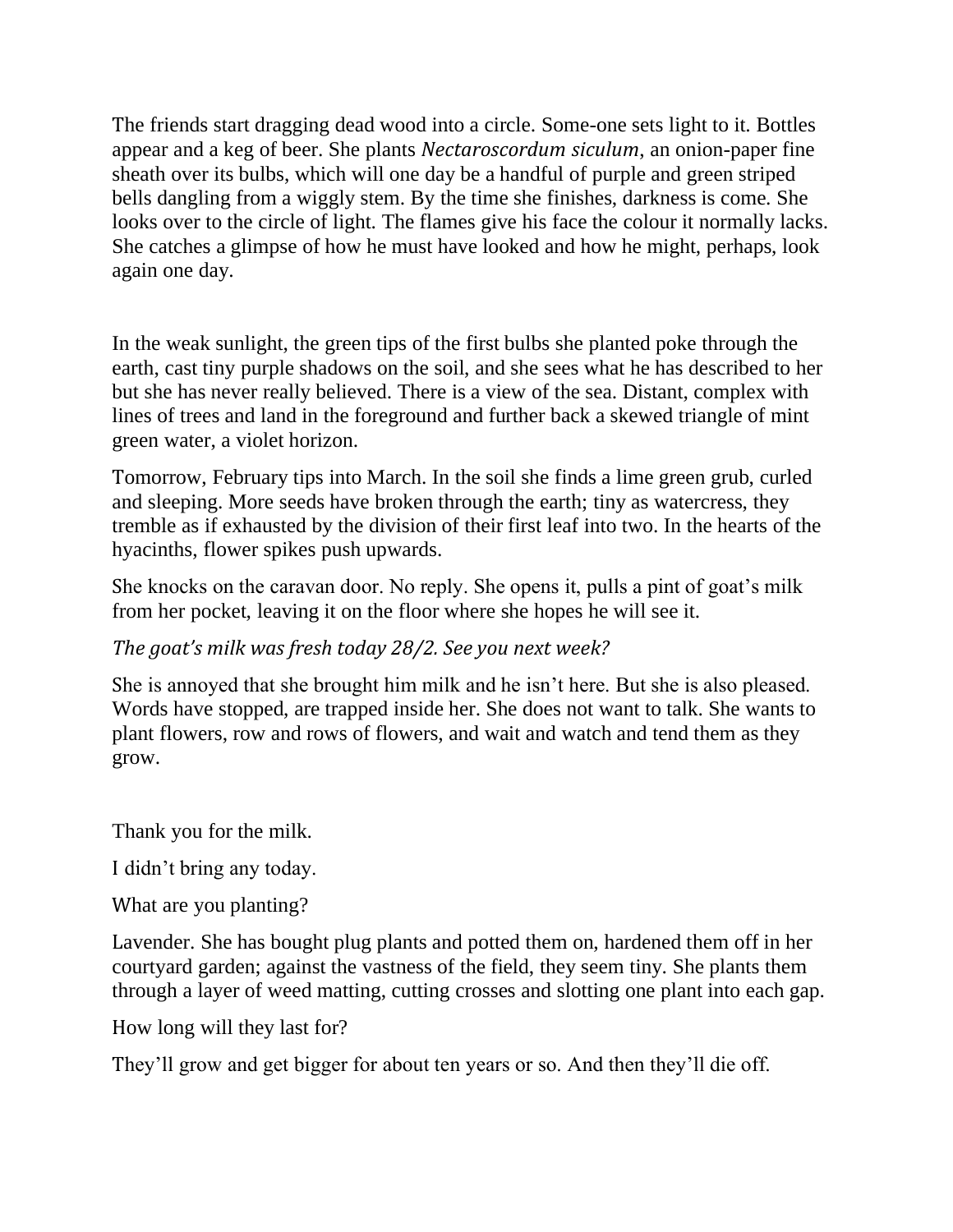As the day ends, she hears the sound of cars, footsteps and voices echoing down the track, the clink of bottles. The friends build a fire with new, dry boughs. They distract him, keep him busy, talking. In the fading light, he shifts from old to young, young to old.

Her back aches. She tidies her things and looks at what she has achieved. There is little to see; the bulk of her labour lies beneath the surface of the soil.

The sky is a serious blue, which means darkness is not far away. Through the still air she hears the sharp crackle of flames and smells dry wood burning.

Today she plants the last of the bulbs, some alliums, the *Triteleia laxa*, and the sweet pea seeds, pre-scored. The poppies and the cornflowers are through. The love-liesbleeding. The soil is warming. The irises have produced grey, strap-fine leaves. A violet ground beetle scuttles away under her hand. An idea, a question, a friend of a friend – all of these things have led her here. Now, the hyacinths are opening. As she cuts through their thick, sappy stems, washes the dirt off the leaves and lower flowers, the few open bells release a clean, sweet scent.

He has also been planning and planting. She has helped him to lift off turf and peel it back, in preparation for a second row of beds.

The weeds have started to grow; the perennial buttercup, its net-like roots spread horizontally, is particularly hard to shift. She tracks the white roots of dandelions, zigzags of light in the dark soil, their wounds leaking a milky sap.

He digs for a while and then he stops and coughs. Whatever is wrong with him is taking its time to give up its hold.

He has gone to drink water, hand resting on the tap until the coughing eases. His clothes still hang on him like the clothes on a scarecrow. When was he last well? When did he last live in a house? She considers this coldness, rising from the earth, his enemy. She thinks he does not do enough to protect himself against it. How can he become better if he is not warm?

How will he get better if he drinks from filthy mugs?

He has seen her looking at him and now he beckons her. She climbs over the fence, her shoulders tense.

He points to a new ridge of earth by the side of the barn. From here she can see thin sticks are planted in it.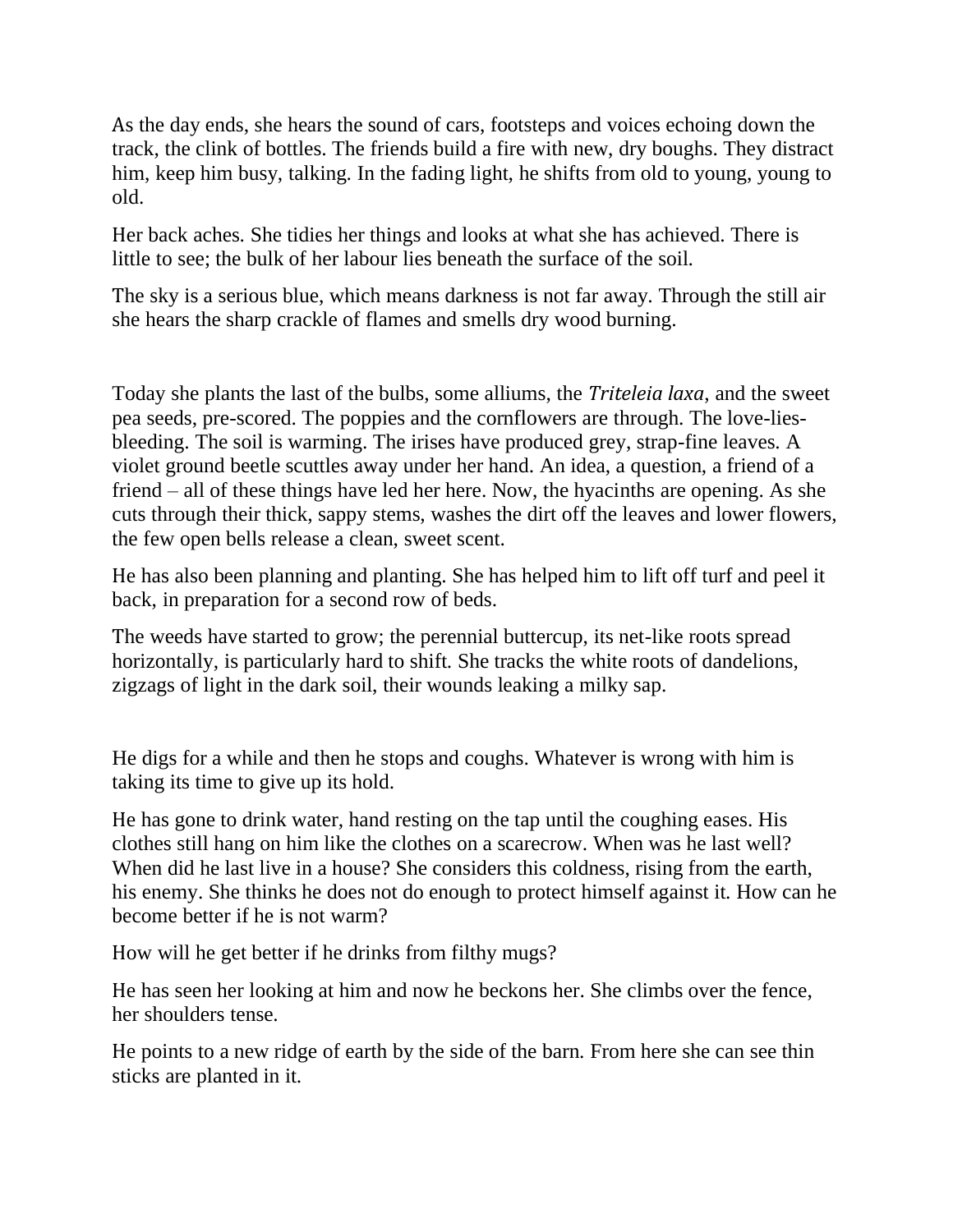Willows, he says. They'll grow big. I know. Why here? Because this is where the house will go. You're building a house? One day. To live in? Isn't that why most people build houses? I thought…But she doesn't know what she had thought.

He begins talking about dwelling rights, planning permission. The house will be built out of straw bales, with wool as insulation.

She cuts the *Camassia leicthinii 'Alba'*, secures five stems with a rubber band and drops them in a bucket. The alliums are ready, tall Gladiator and the squat lavender starburst of *Allium christophii*. Once they are all cut and bunched, she moves them into the shade. Dahlia tubers lie in the trench. She covers them with soil, then plants sedum around the edges of the bed, a type with purple-black leaves and, come September, small, hard, ruby flowers.

She is beginning to realise that he did not think she would plant anything permanent. He expected that she would grow flowers from seed and harvest them, an annual crop. There has been this miscommunication right from the beginning, probably the result of her reluctance to talk, his assumption that flowers were grown in the same way as vegetables.

She tells herself it does not matter. Everything she plants, with a couple of exceptions, can be dug up again and moved. Like people, flowers travel: transplanted with care, they usually manage to re-establish themselves, to put down new roots.

Twice in her life she has tried to run away from flowers, the first time from her family's floristry business, the second time when, out of necessity, she worked as a florist in London. Yet here she is, back among them. They follow her, it seems. Or she, unwittingly, unwillingly, follows them. They present themselves to her as opportunities, the only options.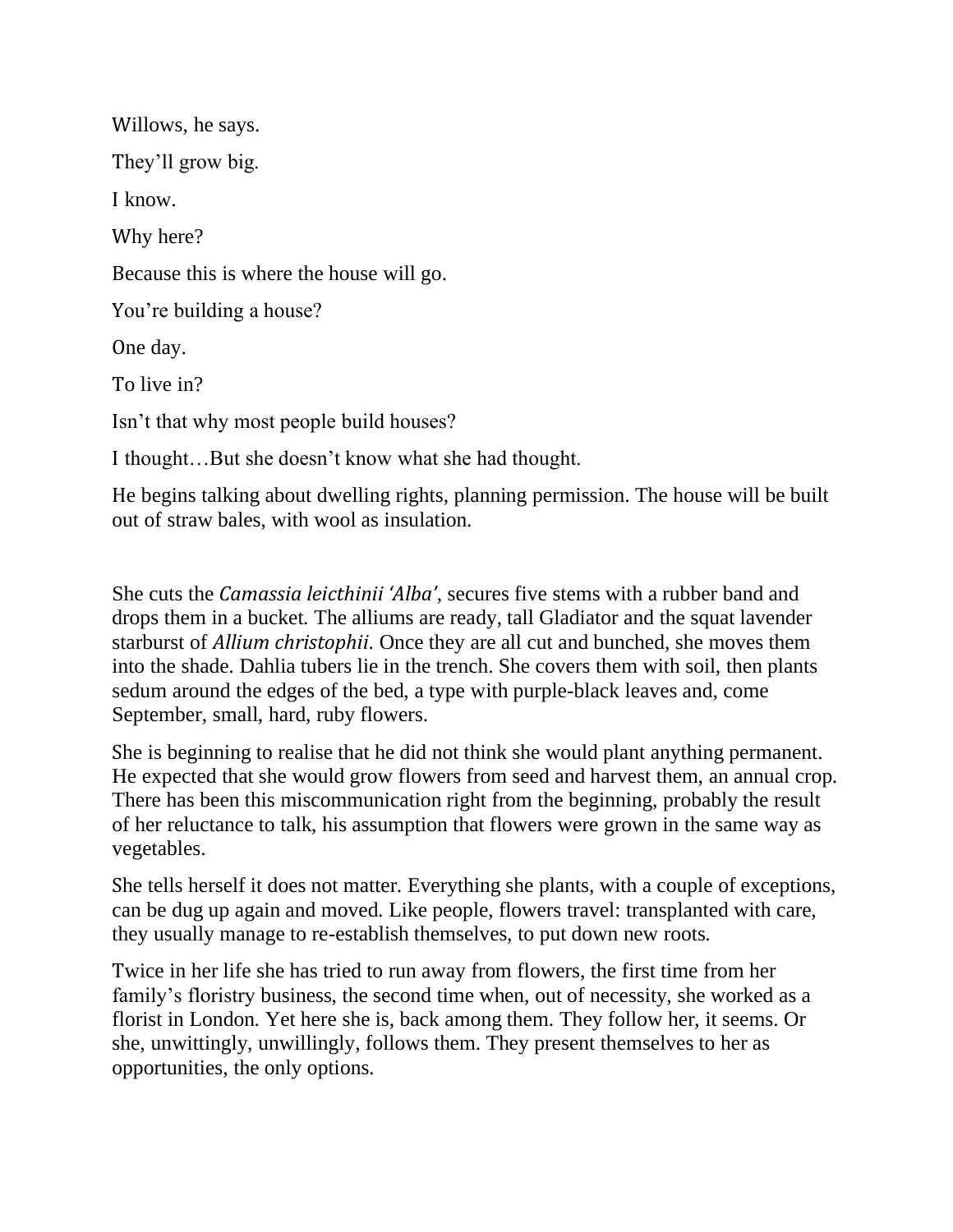She knows their common and Latin names. Some have been her companions since earliest childhood, their names learnt alongside her own; they have always been amongst the most important inhabitants of her world. The flowers she grows, that line up wonkily behind her back like a beautiful army, are not as delicate as they look. They are survivors.

She is ready to go. She walks over to where he is working, beside the willow bank.

Goodbye, she says.

I'm going to get a digger in, to grade the earth flat for the house, he says. I'll get them to scoop out a pond while they're here.

I brought you some milk, she says.

Come and see the pond, he says.

A shallow basin has been scraped out below the flower beds, the excess soil tipped at the southerly edge, building it up into a bank; the effect is pleasing, as if the far lip of the pond were somehow floating above the lower parts of the field.

In her childhood garden, there was a stream, dividing the formal beds around the house from the secret spaces of a stand of native bush. A simple bridge, arch-backed, connected the two worlds. She remembers what it was to paddle in that stream, the little beach of pale gold gravel it left before it exited the property, edged by a rustling screen of bamboo.

So water, yes.

Nothing exists without water.

So many things are flowering: *Liatris spicata*, *Eryngium planum*, nigella, cornflowers, sweet peas. She comes early to cut the flowers, weeds a little, covers the soil in mulch to stop it losing moisture to the sun and is ready to leave by midday.

When she hears the caravan door open she looks up, expecting to see him, but a woman emerges and walks towards the standpipe to fill the kettle.

Hello.

Who are you? the woman says.

I'm the one who grows the flowers.

He comes out of the caravan, rubbing his hair.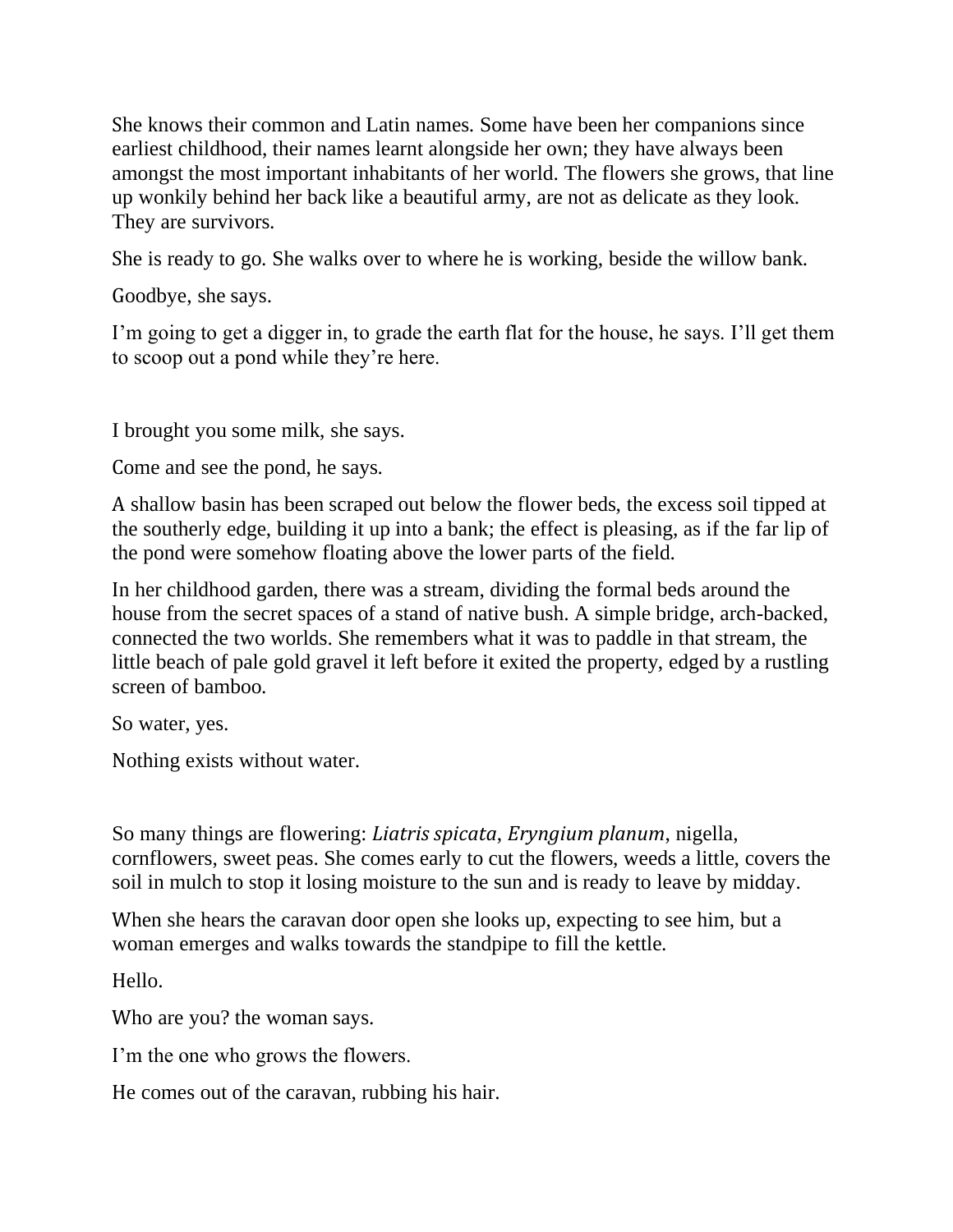When you're finished, can you give Jo a lift back to town? he says. Are you finished?

Yes. Pretty much. Just tidying up.

We haven't had breakfast yet, Jo says. We haven't even had a cup of tea.

You can have breakfast when you get home.

Are you trying to get rid of me, Jo says, before I've had a cup of tea?

Of course not, he says. I'll make you some tea. Would you like tea?

No, thanks, she says. I'm going soon. But I brought some milk.

As she carries the flowers to the edge of the track, Jo sits on one of the benches by the fire circle and talks to her. The things Jo says are funny in a pithy kind of way. She's pretty, too.

He brings out two mugs of tea.

I'm off now.

Do you mind giving Jo a lift?

Not at all.

I think I'll spend the day here, Jo says, stretching and looking around. It's going to be a beautiful day.

Do what you like, he says. But you should know I've got work to do.

Don't mind me. Jo lies back on the boards, folding her hands over her ribs, shutting her eyes. I'll be just fine.

The pond water is pale bronze, the suspended particles of soil in it yet to settle. He is wading, thigh deep, forearms immersed, planting marginals below the surface. The scent of water is softly mineral, a note of freshness amongst the dry grass and the dust.

Flower buds form on the tiny lavender bushes; the leaves of the sedum are dark as wine. What is winter? Its memory lies in the earth, beneath the bark of the shrubs, the trees. It lies in leaves which tremble in the light. It lies in pollen, gold and grey, the bees collect and carry with them from flower to flower.

When she looks over to the pond again she sees him floating on his back, arms and legs splayed out, five-pointed as a fallen star.